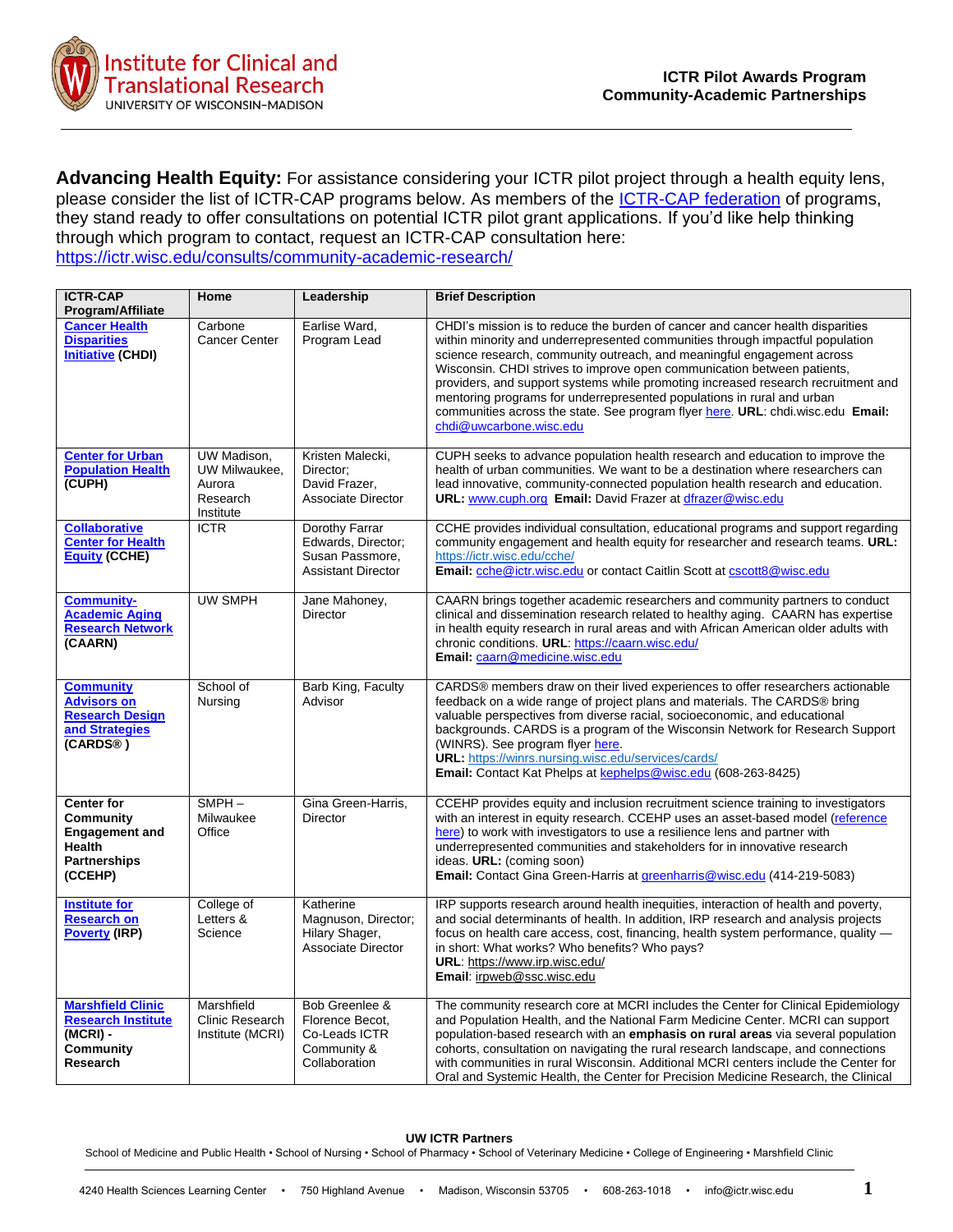

| <b>ICTR-CAP</b><br><b>Program/Affiliate</b>          | Home                                                         | Leadership                                                           | <b>Brief Description</b>                                                                                                                                                                                                                                                                                                                                                                                                                       |
|------------------------------------------------------|--------------------------------------------------------------|----------------------------------------------------------------------|------------------------------------------------------------------------------------------------------------------------------------------------------------------------------------------------------------------------------------------------------------------------------------------------------------------------------------------------------------------------------------------------------------------------------------------------|
|                                                      |                                                              |                                                                      | Research Center, and the Cancer Care and Research Center. URL:<br>https://www.marshfieldresearch.org/<br><b>Email:</b> Bob Greenlee & Florence Becot at greenlee.robert@marshfieldresearch.org;<br>becot.florence@marshfieldresearch.org.                                                                                                                                                                                                      |
| <b>Population Health</b><br><b>Institute (PHI)</b>   | <b>SMPH</b>                                                  | Sheri Johnson.<br>Director                                           | The UW Population Health Institute advances health and well-being for all by<br>developing and evaluating interventions and promoting evidence-based approaches<br>to policy and practice at the local, state, and national levels. The Institute works<br>across the full spectrum of factors that contribute to health equity.<br>URL: https://uwphi.pophealth.wisc.edu/.<br>Email: Wajiha Akhtar wakhtar@wisc.edu and/or UWPHI@med.wisc.edu |
| <b>Office of</b><br><b>Community Health</b><br>(OCH) | Department of<br>Family<br>Medicine &<br>Community<br>Health | Jennifer Edgoose,<br>Director; Shelly<br>Shaw, Associate<br>Director | OCH designs or facilitates programs in partnership with communities, patients,<br>learners, our faculty, and our academic and health system partners. We prioritize<br>projects in collaboration with the communities we serve, as well as with DFMCH<br>faculty and leadership. See more on community health projects here.<br>URL: https://www.fammed.wisc.edu/community/och/<br><b>Email:</b> communityhealth@fammed.wisc.edu               |

## **Additional Health Equity Research Resources (selected): UW ICTR and Beyond**

- **UW SMPH Center for Health Disparities Research** (CHDR). The CHDR seeks to examine how a person's environment and social conditions impact health down to the molecular level. CHDR researchers aim to identify new therapies, precision medicine approaches and other interventions. See more [here.](https://www.med.wisc.edu/news-and-events/2021/may/uw-creates-center-for-health-disparities-research/?fbclid=IwAR3XRUTOVhxj0b2pVmS5-TEMC7buQccdUnbHX4CBTGqJJv6rFo5WlInj3oo) Leadership includes center director, Dr. [Amy Kind,](https://www.medicine.wisc.edu/people-search/people/staff/537/KIND_AMY_JO) and deputy directors Drs. [Barbara Bendlin](https://www.medicine.wisc.edu/people-search/people/staff/643/Bendlin_Barbara) and [Andrea Gilmore-Bykovskyi.](https://nursing.wisc.edu/staff/gilmore-bykovskyi-andrea/)
- **Culturally Confident Engagement for Translational Research: A Building Trust Curriculum.** This ICTR training is specifically for Wisconsin-based researchers and research team members to strengthen their capacity to effectively recruit and retain participants typically underrepresented in research. See here for more information: <https://ictr.wisc.edu/cche-building-trust/>
- **Making Racial Equity Real in Research: The Greenlining Institute:** [https://greenlining.org/wp](https://greenlining.org/wp-content/uploads/2020/10/Greenlining-Making-Racial-Equity-Real-2020.pdf)[content/uploads/2020/10/Greenlining-Making-Racial-Equity-Real-2020.pdf](https://greenlining.org/wp-content/uploads/2020/10/Greenlining-Making-Racial-Equity-Real-2020.pdf)
- **Neighborhood Health Reports:** The ICTR-CAP [Neighborhood Health Partnerships](https://nhp.wisc.edu/) (NHP) program can provide ZIP code-level data on 27 health outcome and care measures to complement existing community knowledge and experiences in these pursuits. Below is a list of reports available. For more information email [nhp@hip.wisc.edu.](mailto:nhp@hip.wisc.edu)
	- **Neighborhood Health Reports:** Detailed information about a zip code's performance on one measure.
	- **Health Measure Summary Reports:** Snapshot of a zip code's performance on most measures.
	- **Diabetes Profile Reports:** Snapshot of a zip code's performance on all available diabetes measures and detailed information for each measure.
- **Rural Health Information Hub:** <https://www.ruralhealthinfo.org/>
- **UW SMPH Population Health Institute Health Equity Resources:** [https://uwphi.pophealth.wisc.edu/match/match](https://uwphi.pophealth.wisc.edu/match/match-health-equity-initiatives/)[health-equity-initiatives/](https://uwphi.pophealth.wisc.edu/match/match-health-equity-initiatives/)
- **Wisconsin Health Disparities Reports**: The [Wisconsin Collaborative for Healthcare Quality](http://www.wchq.org/) (WCHQ), in collaboration with the UW Health Innovation Program (HIP) developed the *2019 Wisconsin Health Disparities Report* and the *2020 Wisconsin Health Disparities Report: Rural and Urban Populations* to identify where disparities in health outcomes and care exist in Wisconsin and to help inform and accelerate programs that are working to eliminate disparities. Access both disparities reports via HIPxChange at this URL: [https://www.hipxchange.org/WCHQDisparities.](https://www.hipxchange.org/WCHQDisparities) **Questions?** Contact Lauren Bednarz at [lauren.bednarz@wisc.edu.](mailto:lauren.bednarz@wisc.edu)

## **UW ICTR Partners**

School of Medicine and Public Health • School of Nursing • School of Pharmacy • School of Veterinary Medicine • College of Engineering • Marshfield Clinic